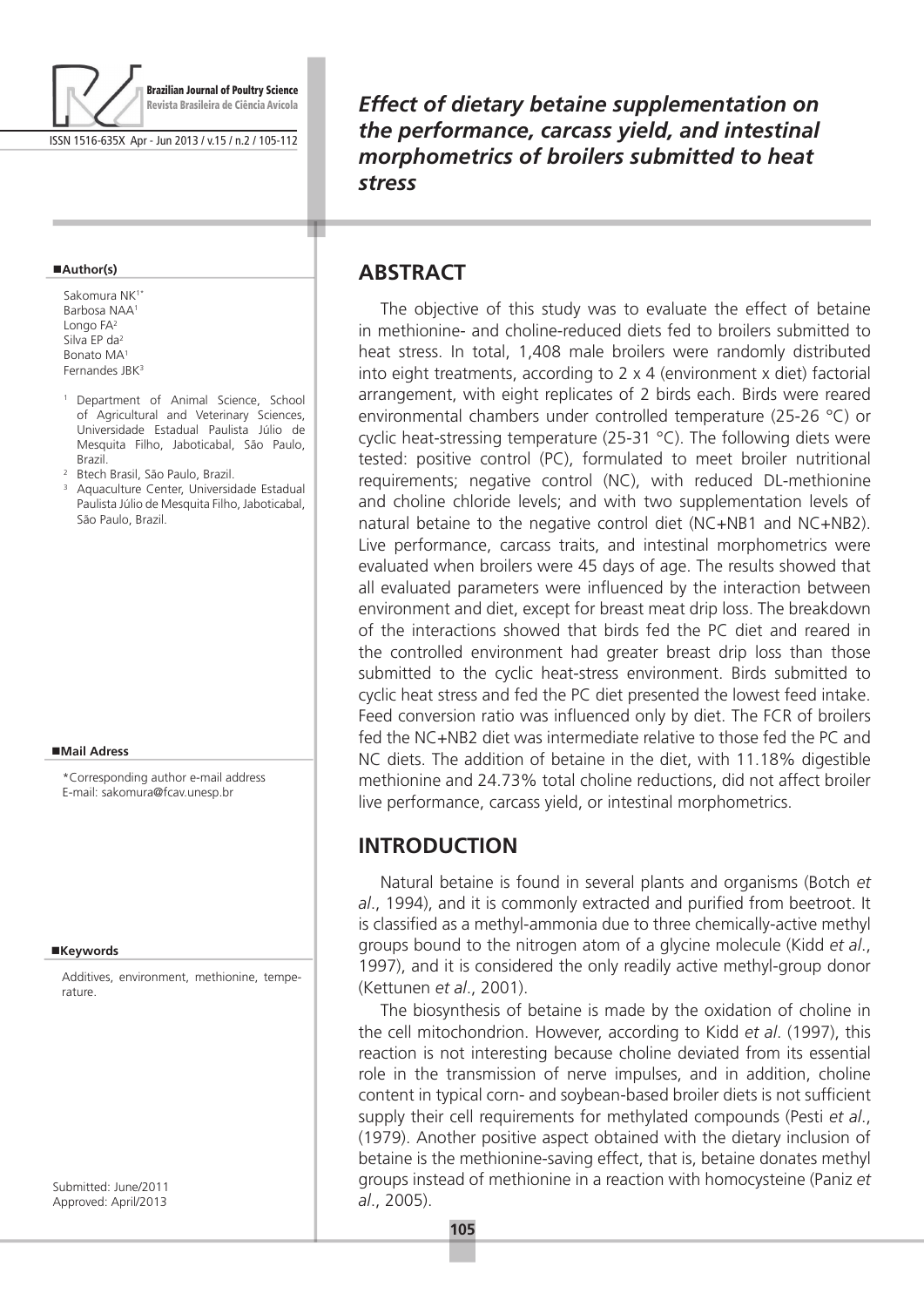

Betaine plays two main roles in metabolism: The first is to donate methyl radicals, and the second is related to its zwitterionic characteristic, that is, it is an osmolyte that helps maintaining cell water homeostasis (Klasing *et al*., 2002) without affecting cell metabolism.

As an osmolyte, betaine allows proteins to maintain their conformational stability in the presence of high uric acid concentrations and changes in cell salinity. Several tissues depend on betaine as an osmolyte, including the kidneys, brain, liver, intestines, and leukocytes (Klasing *et al*., 2002).

The osmoprotectant action of betaine ameliorates the effects of heat stress and of acid-base balance changes (Honarbakhsh *et al*., 2007) that may compromise physiological and metabolic functions, and consequently, broiler performance and feed efficiency (Honarbakhsh *et al*., 2007).

Betaine is reported to contribute to attenuate the detrimental effects of coccidiosis (Augustine *et al*., 1997), partially inhibiting coccidiosis development and improving intestinal structure and function.

This study aimed at evaluating the effects of the supplementation of betaine in the diet of broilers submitted to two different thermal environments on their performance, carcass traits, and intestinal morphology.

# **Materials and Methods**

The experiment was carried out in the environmental chamber of the Poultry Sector of the Department of Animal Science of the School of Agricultural and Veterinary Sciences of UNESP, Jaboticabal campus, SP, Brazil.

*Effect of dietary betaine supplementation on the performance, carcass yield, and intestinal morphometrics of broilers submitted to heat stress*

In this trial, 1,408 one-day-old male Cobb® broilers. Birds were individually weighed and grouped in weight ranges, according to Sakomura and Rostagno (2007).

Birds were distributed into eight treatments with eight replicates of 22 birds each. A completely randomized experimental design in a 2x4 factorial arrangement was applied, consisting of two thermal environments (cyclic heat stress – 25-31°C; controlled temperature – 24-27°C) and four diets.

During the starter phase (1-21 days of age), all birds were housed in four environmental chambers under thermoneutral conditions. From 22 days of age until the end of the trial, birds were submitted to the above described thermal environments in order to evaluate heat stress effects. Four environmental chambers were used for the two environments: Cyclic heat stress or controlled temperature. Cyclic heat stress conditions were based on the temperature changes to which broilers are commonly submitted when reared in commercial settings in the region: hot temperatures during the day and mild temperatures during the night. In order to simulate these conditions in the environmental chambers, brooders were used during the day, and air-conditioning to achieve thermoneutral temperatures during the night.

We used the following procedures for all environments, from 22 days of age: The controlled environment was obtained by keeping the chambers closes and the air conditioning on, providing an average temperature of 25°C during 24 hours per day.

In order to provide the cyclic heat stress environment to the birds, at 08:00h and 20:00h, after temperature and relative humidity were recorded, heaters or air-conditioning were turned

**Table 1** – Mean maximum and minimum temperature (°C) and air relative humidity (%) recorded in the chambers in the periods of 1-21 and 22-45 days of age.

| Environment       | Period    | Temperauture       |         |         | Relative humidity |         |         |  |
|-------------------|-----------|--------------------|---------|---------|-------------------|---------|---------|--|
|                   |           | Cyclic heat stress | Minimum | Average | Maximum           | Minimum | Average |  |
| 1-21 days of age  |           |                    |         |         |                   |         |         |  |
| Controlled        | Day-noite | 32.53              | 27.98   | 30.59   | 60.01             | 39.19   | 49.21   |  |
| 22-45 days of age |           |                    |         |         |                   |         |         |  |
| Heat stress       | Day       | 32.9               | 25.3    | 29.1    | 62.8              | 42.9    | 52.9    |  |
|                   | Night     | 28.1               | 24.4    | 26.3    | 60.7              | 47.0    | 53.9    |  |
| Controlled        | Day       | 28.2               | 24.2    | 26.2    | 61.8              | 48.9    | 55.4    |  |
|                   | Night     | 26.1               | 23.7    | 24.9    | 61.7              | 52.5    | 57.6    |  |

<sup>1</sup> Temperature treatments started when birds were 22 days of age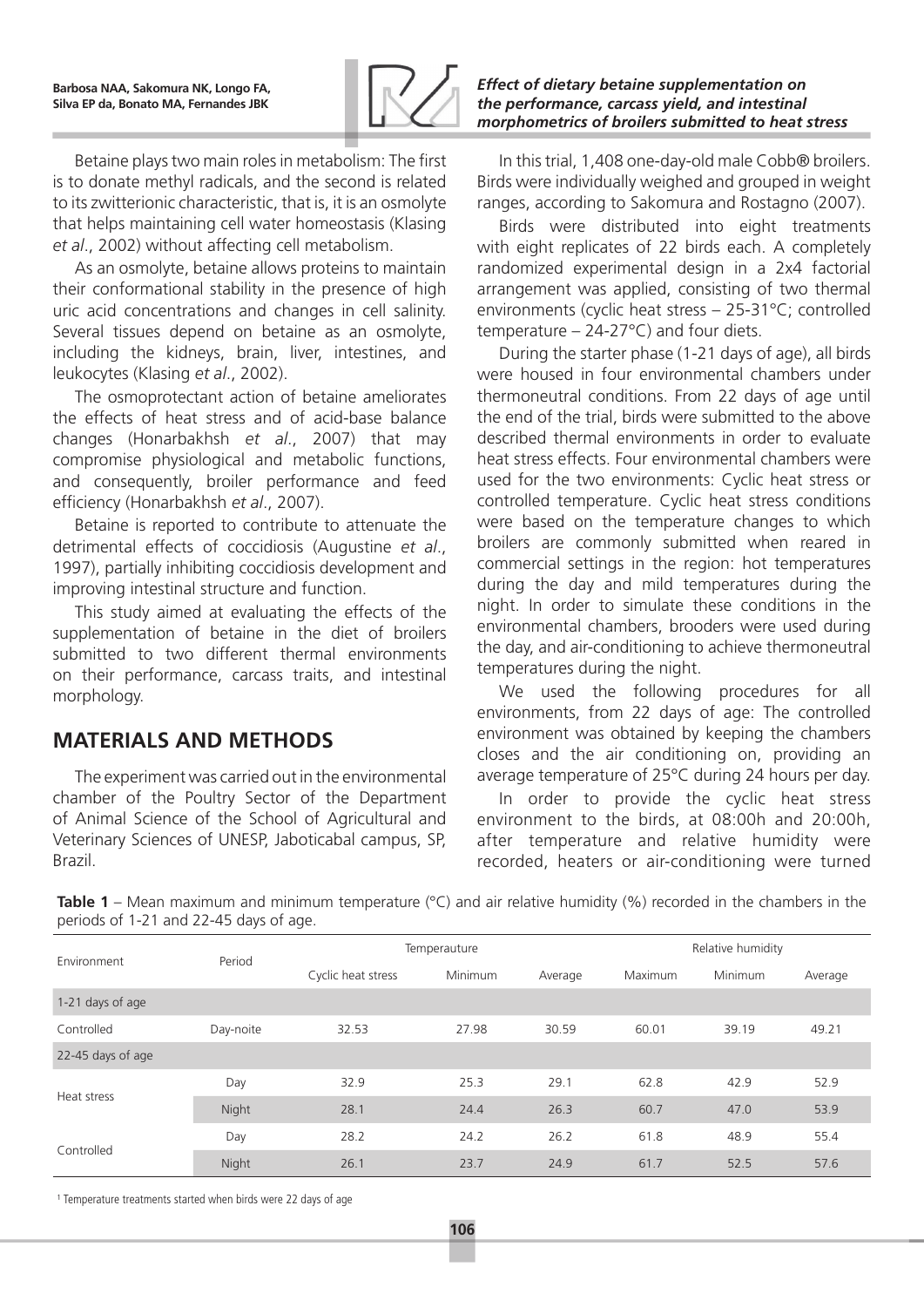

off and the chambers were opened for 30 minutes in order to have the same internal and external temperatures. After this period, chambers were kept closed and heaters were turned on in the morning and air conditioners in the night.

Maximum and minimum temperature and air relative humidity were daily recorded using three digital thermo-hygrometers placed inside each environmental chamber. Measurements were made at 08:00, 11:00, 15:00, 20:00, and 23:00 hour during the grower and the finisher phase. The recorded values are presented in Table 1.

Birds started receiving the experimental diets with one day of age. Four diets were offered. The positive control diet (PC) was formulated to supply the nutritional requirements for each phase, and was supplemented with 0.368, 0.328, 0.318, and 0.254% DL-methionine 99% and 0.062, 0.062, 0.062, and 0.053% choline chloride 60% during the periods of 1 to 7, 8 to 21, 22 to 35, and 35 to 42 days of age, respectively.

The negative control diet (NC) presented reduced DL-methionine 99% supplementation levels and no choline chloride was added, as follows: DLmethionine was added at 0.102, 0.107, 0.066, and 0.049%, corresponding to 0.226, 0.221, 0.252, and 0.254% for the periods of 1 to 7, 8 to 21, 22 to 35, and 35 to 42 days of age, respectively. The formula with DL-methionine reduction and choline chloride withdrawal was adjusted by the addition of inert material.

Diet NC+NB1, corresponding to treatment 3, contained 0.092, 0.096, 0.065, or 0.05% natural betaine in partial replacement of DL-methionine 99% and total choline chloride 60%, and was fed during the periods of 1 to 7, 8 to 21, 22 to 35, and 35 to 42 days of age, respectively

Diet NC+NB2, corresponding to treatment 4 (T4), contained 0.100, 0.100, 0.075, or 0.075% natural betaine in partial replacement of DL-methionine 99% and total choline chloride 60%, and was fed during the periods of 1 to 7, 8 to 21, 22 to 35, and 35 to 42 days of age, respectively. The formulas with natural betaine inclusion were adjusted by the withdrawal of inert material.

Feeds were based on corn and soybean meal, and formulated according to the recommendations of Rostagno *et al*. (2005), and were free from growth promoters and anticoccidials. The composition of the positive control diet and the calculated nutritional levels, per rearing phase, are presented in Table 2.

| Table 2 – Ingredient composition and calculated |  |
|-------------------------------------------------|--|
| nutritional levels of the experimental diets    |  |

| Ingredients                             | CP <sup>1</sup><br>1-7 days | CP <sup>2</sup><br>$8-21$ days | CP <sup>3</sup><br>22-35 days | CP <sup>3</sup><br>36-45 days |
|-----------------------------------------|-----------------------------|--------------------------------|-------------------------------|-------------------------------|
| Corn                                    | 52.366                      | 57.039                         | 59.998                        | 58.741                        |
| Soybean meal 45%                        | 39.66                       | 34.491                         | 29.501                        | 27.799                        |
| Soybean oil                             | 3.253                       | 3.932                          | 5.997                         | 7.279                         |
| Dicalcium phosphate                     | 1.853                       | 1.832                          | 1.87                          | 2.16                          |
| Limestone                               | 0.958                       | 0.907                          | 0.974                         | 0.932                         |
| Salt                                    | 0.659                       | 0.612                          | 0.458                         | 0.543                         |
| DL-Methionine 99%                       | 0.368                       | 0.328                          | 0.318                         | 0.254                         |
| L-lysine 78%                            | 0.246                       | 0.222                          | 0.248                         | 0.165                         |
| Vitamin supplement                      | 0.100                       | 0.100                          | 0.100                         | 0.100                         |
| Choline chloride 60%                    | 0.062                       | 0.062                          | 0.062                         | 0.053                         |
| Mineral supplement                      | 0.050                       | 0.050                          | 0.050                         | 0.050                         |
| Betafin <sup>4</sup>                    | 0.000                       | 0.000                          | 0.000                         | 0.000                         |
| Inert material <sup>5</sup>             | 0.425                       | 0.425                          | 0.425                         | 1.925                         |
| Total                                   | 100                         | 100                            | 100                           | 100                           |
| Calculated levels                       |                             |                                |                               |                               |
| Total choline, mg/kg <sup>5</sup>       | 1.700                       | 1.600                          | 1500                          | 1400                          |
| AMEn, kcal/kg                           | 2.950                       | 3.050                          | 3218                          | 3250                          |
| Crude protein, %                        | 23                          | 21                             | 19                            | 18                            |
| Digestible lysine, %                    | 1.3                         | 1.16                           | 1.06                          | 0.95                          |
| Digestible methionine,<br>$\frac{0}{0}$ | 0.679                       | 0.616                          | 0.581                         | 0.506                         |
| Digestible<br>methionine+cystine, %     | 0.975                       | 0.893                          | 0.837                         | 0.751                         |
| Calcium, %                              | 0.97                        | 0.93                           | 0.95                          | 1                             |
| Available phosphorus, %                 | 0.46                        | 0.45                           | 0.45                          | 0.499                         |
| Sodium, %                               | 0.305                       | 0.283                          | 0.22                          | 0.252                         |

PC, positive control;

<sup>1</sup> Vitamin supplement pre-starter (content per kg product, included per ton of feed): folic acid 1000 mg, pantothenic acid 15000 mg, antioxidant 0.5 g, niacin 40000 mg, selenium300 mg, biotin 60 mg, vit B1 1800 mg, vit B12 12000 mcg, vit B2 6000 mg, vit B6 2800 mg, vit D3 2000000 UI, vit E 15000 mg, vit K3 1800 mg. Mineral supplement (content per kg product, added at 0.5 kg/ton of feed): manganese 150000 mg, zinc 100000 mg, iron 100000 mg, copper 16000 mg, iodine 1500 mg.

<sup>2</sup> Vitamin supplement starter (content per kg product, included per ton of feed): folic acid 1000 mg, pantothenic acid 15000 mg, antioxidant 0.5 g, niacin 40000 mg, selenium300 mg, biotin 60 mg, vit B1 1800 mg, vit B12 12000 mcg, vit B2 6000 mg, vit B6 2800 mg, vit D3 2000000 UI, vit E 15000 mg, vit K3 1800 mg. Mineral supplement (content per kg product, added at 0.5 kg/ton of feed): manganese 150000 mg, zinc 100000 mg, iron 100000 mg, copper 16000 mg, iodine 1500 mg.

<sup>3</sup> Vitamin supplement grower (content per kg product, included per ton of feed, 22-45 days): folic acid 700 mg, pantothenic acid 13000 mg, antioxidant 0.5 g, niacin 35000 mg, selenium 300 mg, vit B1 1600 mg, vit B12 10000 mcg, vit B2 5000 mg, vit B6 2600 mg, vit D3 1500000 UI, vit E 12000 mg, vit K3 1500 mg. Mineral supplement (content per kg product, added at 0.5 kg/ton of feed): manganese 150000 mg, zinc 100000 mg, iron 100000 mg, copper 16000 mg, iodine 1500 mg.

4 Betafin S1® (Danisco Animal Nutrition) with 96% de purity was used as natural betaine source;

5 Washed sand was used as inert material;

<sup>6</sup> Calculation based on the concentrations in the ingredients presented in the NRC (1994) tables.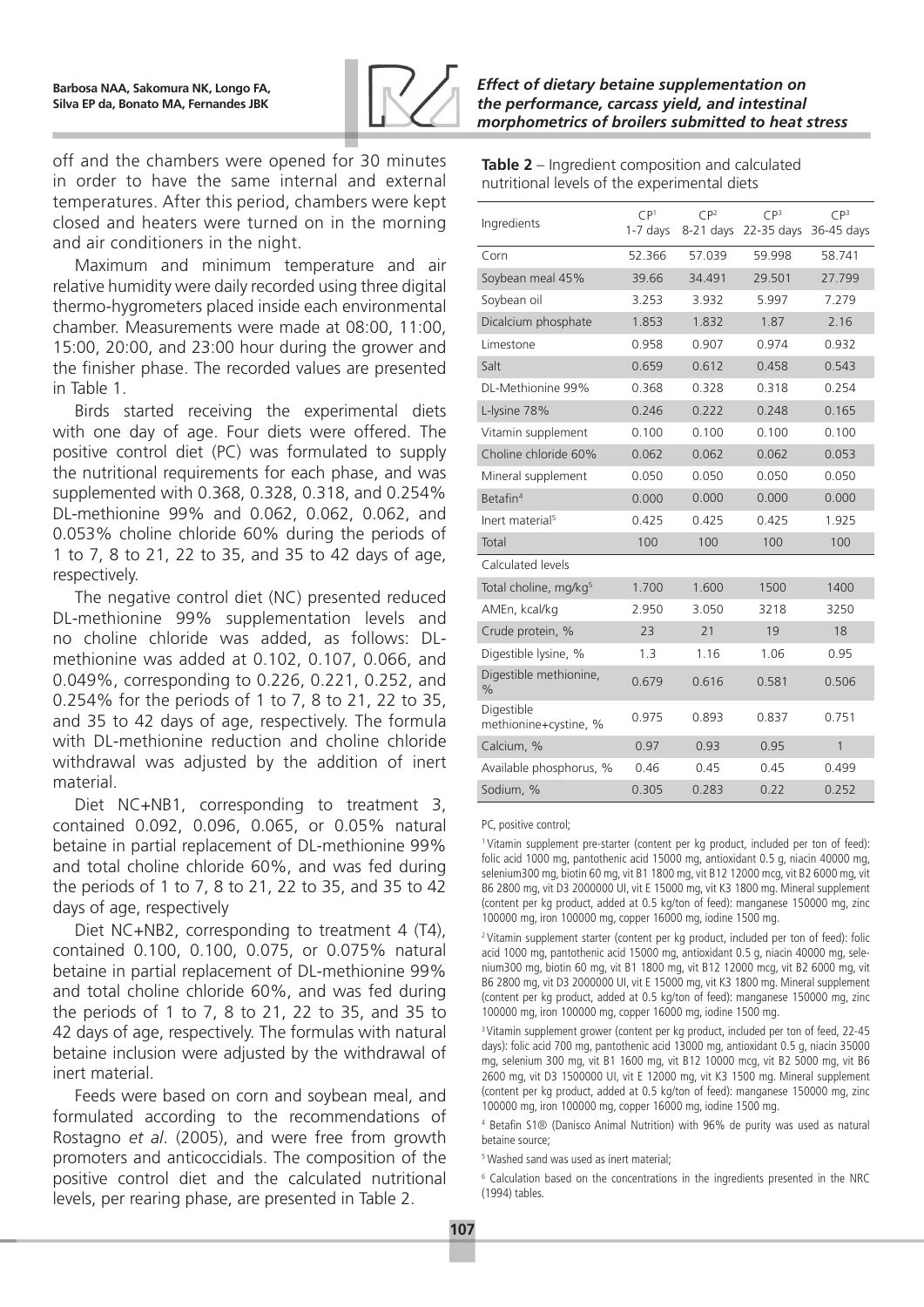

Birds were vaccinated in the hatchery against Marek's disease and fowl pox, And on the third day against coccidiosis via drinking water. Drinkers were cleaned every other day to enhance health challenge.

The following performance parameters were evaluated: feed intake (g/bird), weight gain (g/bird), and feed conversion ratio (g/g). Feed conversion ratio was corrected for mortality, according to Sakomura and Rostagno (2007).

Carcass traits were evaluated at 45 days of age in two birds per experimental unit, which were selected based on the average weight. After 12h of feed fasting, birds were weighed, stunned using carbon dioxide  $(CO_2)$ , and bled. Carcasses were then scalded (65°C), plucked, and eviscerated. Carcass yield corresponded to carcass weight without head, neck, or feet, relative to fasted live weight. Breast and leg (drumstick+thigh) were cut from the carcass and weighed, and their yield was expressed relative to carcass weight.

In order to determine parts drip loss, parts were placed in duly identified polyethylene bags, sealed at atmospheric pressure, and frozen for 48 hours at -4°C. After this time, parts were again weighed (Bridi *et al*., 2003). Drip loss was calculated as the difference between initial weight and final weight, and expressed as a percentage. Carcass drip loss was calculated as the drip loss of all carcass parts.

In order to assess intestinal morphology, one bird per experimental unit was sacrificed at 45 days of age after 12h fasting for jejunum collection. Approximately 2cm of the jejunum, between the distal portion of the duodenum loop and Meckel's diverticulum, were collected. This segment was longitudinal opened and immediately fixed in Bouin solution for 24 hours. Samples were then in alcohol at 70% to remove the fixing solution, dehydrated in graded alcohol series, cleared in xylol, and embedded in paraffin.

Semi-serial, 5-µm thick, tissue sections stained in hematoxylin and eosin were evaluated according to the methodology of Behmer *et al*. (1976). Slides were mounted with Canada Balm, and then photographed under a magnifying glass (LEICA DM 2500) at 5x magnification, with the aid of the software program LEICA QWin V3. The morphological analysis of the intestinal mucosa was performed under light microscopy using the software program Image® (Rasband, 2004). Villus height and crypt depth were determined, with 30 readings per replicate/region.

Performance parameters were evaluated for the entire experimental period (1-45 days) because the effect was cumulative.

*Effect of dietary betaine supplementation on the performance, carcass yield, and intestinal morphometrics of broilers submitted to heat stress*

Results were submitted to analysis of variance using the GLM procedure of SAS (2001) statistical package and means were compared by the test of Tukey at 5% significance level.

# RESULTS AND DISCUSSION

The performance results obtained for the period of 1-45 days of age (Table 3) indicate that bird responded differently when under heat stress. Broilers submitted to cyclic heat stress had lower feed intake.

Birds fed the negative control diet presented higher feed intake compared with those receiving the positive control feed. Feed intake response is related to nutrient deficiency rate in the diet: under small restrictions, birds increase their feed intake to try to obtain enough amounts of the limiting nutrients (Bowmaker&Gous, 1991). When betaine was fed, broilers recovered their feed intake; however, birds were not sensitive to the different betaine levels. No significant interaction (p > 0.05) between diet and environment was detected, as shown in Table 3.

The effect of the environment on feed intake was reflected on weight gain, which was higher (p<0.0001) in the broilers maintained in the controlled environment.

Feed conversion ratio was affected only by diet (p<0.05). Considering feed conversion ratio in the PC group as 100%, birds in groups NC, NC+NB1, and NC+NB2 increased in +2.434, +1.730, and +1.281%, respectively. The feed conversion ratio of broilers fed the diet with betaine supplementation was intermediate relative to those fed the positive and the negative control diets. The responses to betaine supplementation were expected to be more evident. Nevertheless, the NC+NB2 diet promoted better recovery of the feed conversion ratio than the positive control diet.

According to Hassan *et al*. (2005), the inclusion of betaine in broiler diets was more effective in improving their performance than choline. On the other hand, some studies did not find any significant results when methionine was completely or partially replaced by betaine (Rostagno & Pack, 1996; Schutte *et al*., 1997).

It was expected that the dietary supplementation of betaine would influence carcass and parts weights (Table 4) due to its methyl-group donor property, which would increase methionine, cystine (McDevitt *et al*., 2000), and glycine for protein synthesis and also contribute to reduce fat deposition in the carcass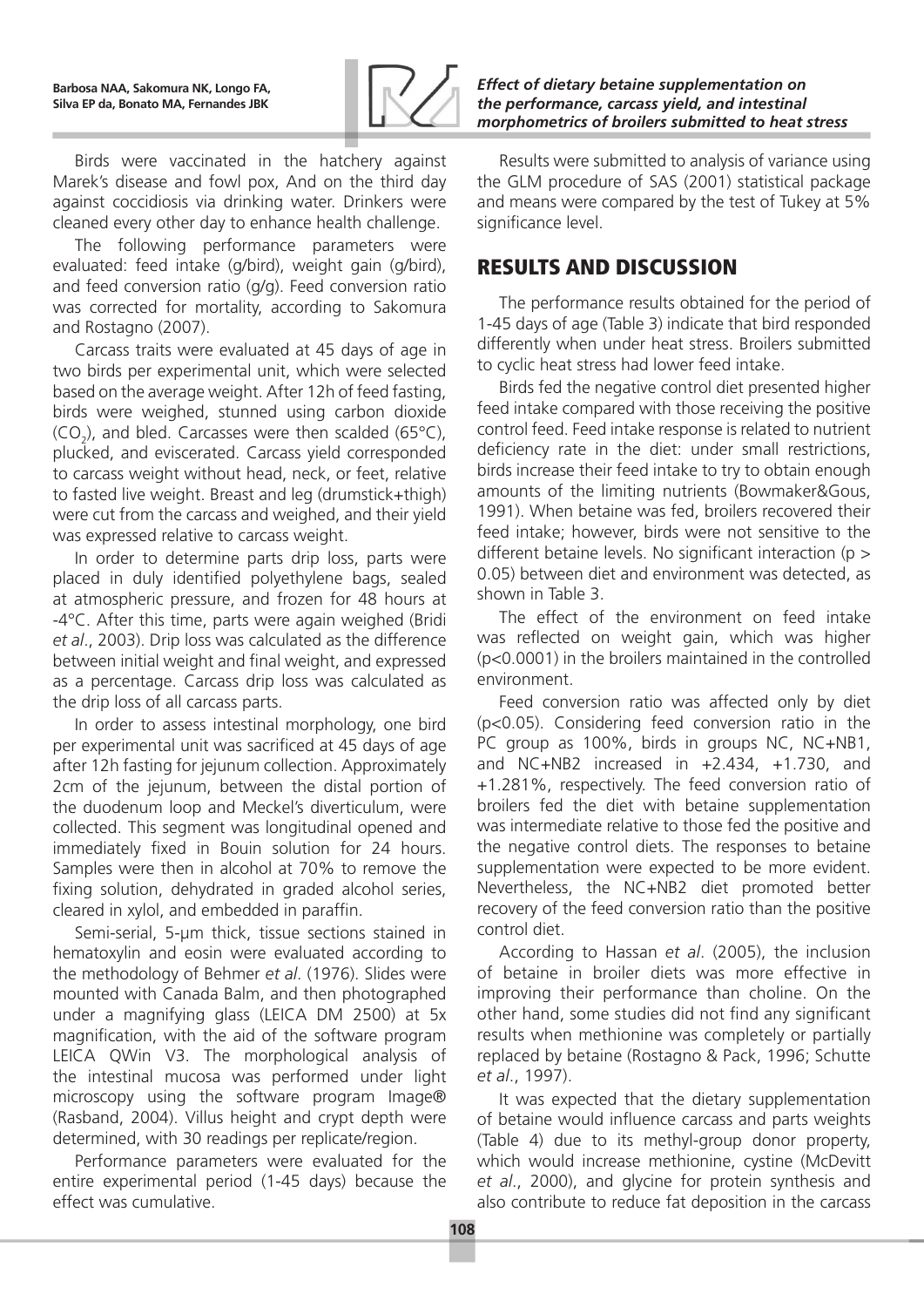

**Table 3** – Means and probability values (p) of the analysis of variance of feed intake (FI, kg), weight gain (WG, kg/bird), and feed conversion ratio (FCR, kg/kg) of broilers fed the experimental diets and submitted to different environmental conditions during the period of 1-45 days of age.

| Item       | Diet (D)  | Environment (E) |            | General  | P value        | CV(% )         |           |      |
|------------|-----------|-----------------|------------|----------|----------------|----------------|-----------|------|
|            |           | Heat stress     | Controlled |          | D              | Ε              | D×E       |      |
|            | PC        | 4.263           | 4.716      | 4.489 C  |                |                | <b>NS</b> | 3.25 |
|            | <b>NC</b> | 4.571           | 4.863      | 4.751 A  |                |                |           |      |
| F1         | $NC+NB1$  | 4.475           | 4.786      | 4.652 AB | $\star\,\star$ | $***$          |           |      |
|            | NC+NB2    | 4.395           | 4.763      | 4.622 B  |                |                |           |      |
|            | General   | 4.414 b         | 4.784 a    |          |                |                |           |      |
| WG         | PC        | 2.725           | 3.030      | 2.877    | <b>NS</b>      |                |           | 3.28 |
|            | NC        | 2.828           | 3.062      | 2.972    |                |                | <b>NS</b> |      |
|            | NC+NB1    | 2.830           | 3.005      | 2.930    |                | $\star\,\star$ |           |      |
|            | NC+NB2    | 2.817           | 2.988      | 2.922    |                |                |           |      |
|            | General   | 2.795 b         | 3.021a     |          |                |                |           |      |
|            | PC        | 1.564           | 1.556      | 1.561 A  |                |                |           |      |
|            | <b>NC</b> | 1.618           | 1.588      | 1.599 B  |                |                |           |      |
| <b>FCR</b> | NC+NB1    | 1.582           | 1.593      | 1.588 AB | $\star$        | <b>NS</b>      | <b>NS</b> | 2.30 |
|            | $NC+NB2$  | 1.560           | 1.594      | 1.581 AB |                |                |           |      |
|            | General   | 1.579           | 1.583      |          |                |                |           |      |

PC, positive control; NC, negative control; NB1, natural betaine supplementation level 1; NB2, natural betaine supplementation level 2; \*p<0.05; \*\* p<0.01; NS, not significant; CV, coefficient of variation, %

Means followed by the small letters in the same row and capital letters in the same column are not significantly different by the test of Tukey at 5% probability level.

|               |            |             | Environment (E) |            |         | Probability |           |           |      |
|---------------|------------|-------------|-----------------|------------|---------|-------------|-----------|-----------|------|
| Item          | Diet (D)   | Heat stress |                 | Controlled | General | D           | E         | D×E       | CV   |
|               | PC         | 72.24       |                 | 72.65      | 72.45   |             |           | <b>NS</b> |      |
|               | <b>NC</b>  | 72.11       |                 | 72.57      | 72.34   |             |           |           |      |
| Carcass       | $NC + NB1$ | 71.73       |                 | 72.36      | 72.05   | <b>NS</b>   | <b>NS</b> |           | 2.24 |
|               | NC+NB2     | 72.61       |                 | 72.63      | 72.62   |             |           |           |      |
|               | General    | 72.17       |                 | 72.55      |         |             |           |           |      |
|               | PC         | 21.90       |                 | 21.73      | 21.82   |             |           | <b>NS</b> |      |
|               | NC         | 21.84       |                 | 21.87      | 21.86   |             | <b>NS</b> |           |      |
| Leg           | NC+NB1     | 21.29       |                 | 21.50      | 21.40   | <b>NS</b>   |           |           | 4.19 |
|               | NC+NB2     | 22.19       |                 | 21.85      | 22.02   |             |           |           |      |
|               | General    | 21.81       |                 | 21.74      |         |             |           |           |      |
|               | PC         | 26.06       |                 | 26.59      | 26.33   |             |           |           |      |
|               | <b>NC</b>  | 26.40       |                 | 26.70      | 26.55   |             |           |           |      |
| <b>Breast</b> | $NC + NB1$ | 26.66       |                 | 26.83      | 26.75   | <b>NS</b>   | <b>NS</b> | <b>NS</b> | 3.92 |
|               | $NC + NB2$ | 26.28       | 26.92           |            | 26.60   |             |           |           |      |
|               | General    | 26.35       | 26.76           |            |         |             |           |           |      |

| Table 4 – Carcass, leg, and breast yields (%) of 45-d-old broilers reared under different environmental conditions and fed |  |  |
|----------------------------------------------------------------------------------------------------------------------------|--|--|
| diets supplemented or not with betaine.                                                                                    |  |  |

PC, positive control; NC, negative control; NB1, natural betaine supplementation level 1; NB2, natural betaine supplementation level 2; \*p<0.05; \*\* p<0.01; NS, not significant; CV, coefficient of variation, %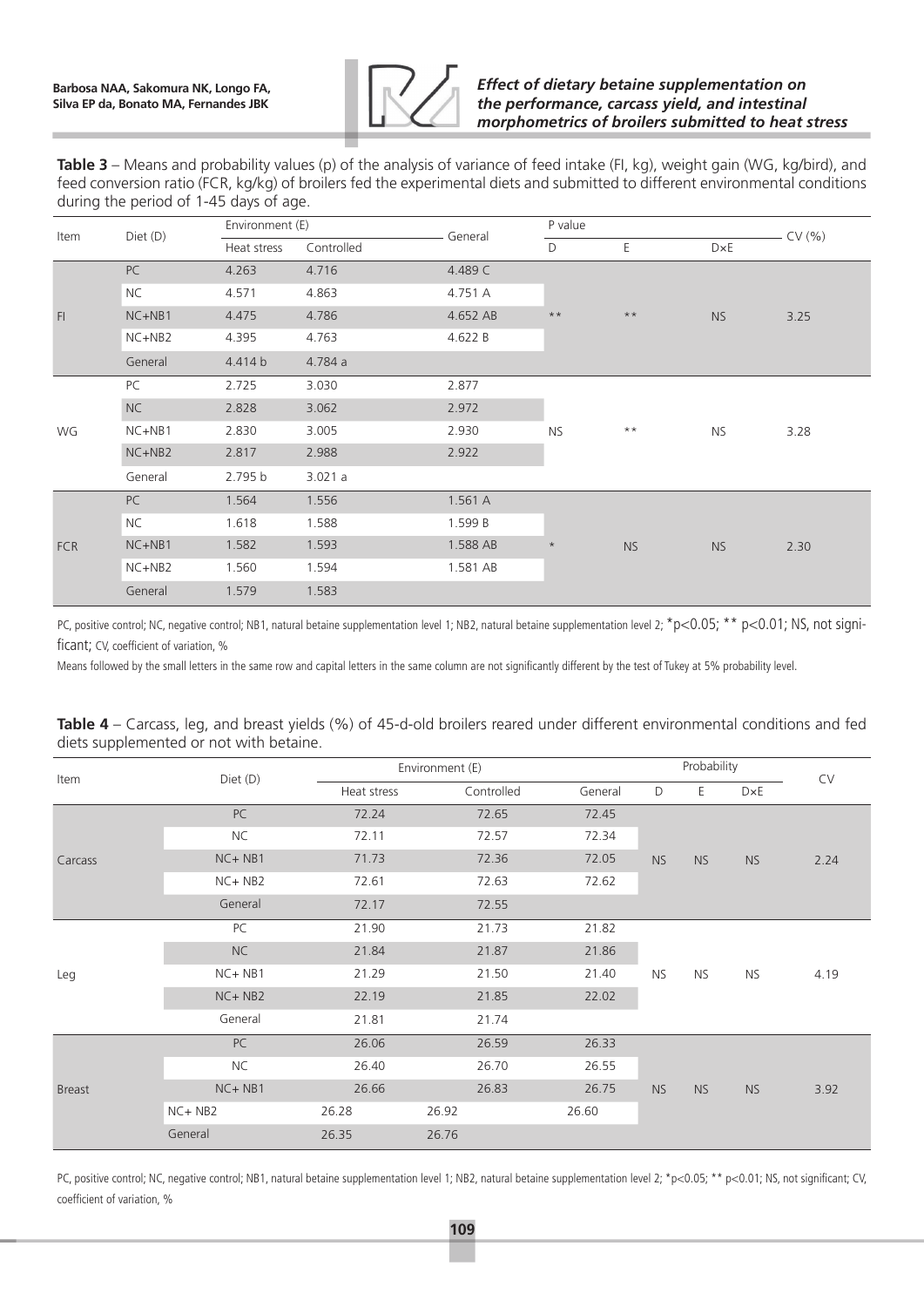

**Table 5** - Carcass, leg, breast, and wing+back drip loss (%) of 45-d-old broilers reared under different environmental conditions and fed diets supplemented or not with betaine.

| Item          |            |             | Environment (E) | General | Probability |           |           | CV    |
|---------------|------------|-------------|-----------------|---------|-------------|-----------|-----------|-------|
|               | Diet (D)   | Heat stress | Controlled      |         | D           | А         | DxE       |       |
|               | PC         | 1.578       | 2.520           | 2.084   |             |           |           |       |
|               | <b>NC</b>  | 2.077       | 2.348           | 2.240   |             |           |           |       |
| Carcass       | NC+NB1     | 2.177       | 2.433           | 2.322   | <b>NS</b>   | $\star$   | <b>NS</b> | 25.11 |
|               | $NC + NB2$ | 1.980       | 1.986           | 1.983   |             |           |           |       |
|               | General    | 1.939 b     | 2.351a          |         |             |           |           |       |
| Leg           | PC         | 1.306       | 1.523           | 1.415   |             |           |           |       |
|               | NC         | 1.100       | 1.463           | 1.282   |             |           |           |       |
|               | NC+NB1     | 1.398       | 1.440           | 1.419   | <b>NS</b>   | <b>NS</b> | NS.       | 26.05 |
|               | $NC + NB2$ | 1.275       | 1.246           | 1.261   |             |           |           |       |
|               | General    | 1.270       | 1.418           |         |             |           |           |       |
|               | PC         | 1.366 Ba    | 2.104 Aa        | 1.735   |             |           |           |       |
|               | <b>NC</b>  | 1.760 Aa    | 1.753 Aa        | 1.757   |             |           |           |       |
| <b>Breast</b> | $NC + NB1$ | 1.956 Aa    | 1.747 Aa        | 1.852   | <b>NS</b>   | <b>NS</b> | $\star$   | 22.45 |
|               | $NC + NB2$ | 1.608 Aa    | 1.796 Aa        | 1.702   |             |           |           |       |
|               | General    | 1.673       | 1.850           |         |             |           |           |       |

PC, positive control; NC, negative control; NB1, natural betaine supplementation level 1; NB2, natural betaine supplementation level 2; \*p<0.05; \*\* p<0.01; NS, not significant; CV, coefficient of variation, %

Means followed by the small letters in the same row and capital letters in the same column are not significantly different by the test of Tukey at 5% probability level.

through several metabolic routes (Partridge, 2002). However, this mode of action was not detected in the present study.

Relative to carcass and parts drip loss (Table 5), better water retention was expected in carcasses and parts due to the possible osmoprotectant action of betaine, but this effect was not evidenced, possibly due to the high experimental variability obtained for drip loss, which may have affected the sensitivity of the mean comparison test.

Carcass drip loss was affected only by the environment, and broilers reared under cyclic heat stress presented lower drip loss. There was a significant interaction (diet vs. environment) for breast drip loss. When the interaction was broken down, no effect of the diet was detected, but birds fed the positive control diet presented higher drip loss when reared in the controlled environment than when submitted to cyclic heat stress. It was reported that betaine promoted higher water retention in broilers exposed to cyclic heat stress (Mooney *et al*., 1998).

The morphometrics of the duodenal crypts and villi of 45-d-old broilers are shown in Table 6. The results do not show any influence of diet or environment on these parameters, nor any significant interaction between these factors.

Some studies indicate that betaine supplementation may be beneficial to the intestinal epithelium (Kettunen *et al*., 2001) due to its osmolyte function, maintaining villi integrity and consequently promoting better nutrient digestibility and absorption (Eklund *et al*., 2005).

Under challenge conditions, dietary betaine, due to its osmoprotectant action, helps to maintain the integrity of the intestinal epithelium, preventing disorders that may cause metabolic changes and reduce nutrient absorption. The most significant effects of betaine are reported when broilers are challenged by pathogens that affect villi, as shown by Klasing *et al*. (2002), who after seven days of inoculating broilers with *Eimeira* found that those fed 0.10% betaine presented higher villi.

In the present study, the only way to challenge the birds was not cleaning the drinkers every day. However, the results showed that the challenge was not sufficient to evidence any action of betaine on intestinal villi or crypt.

### **CONCLUSIONS**

The addition of betaine in the diet, with 11.18% digestible methionine and 24.73% total choline reductions, did not affect broiler live performance, carcass yield, or intestinal morphology.